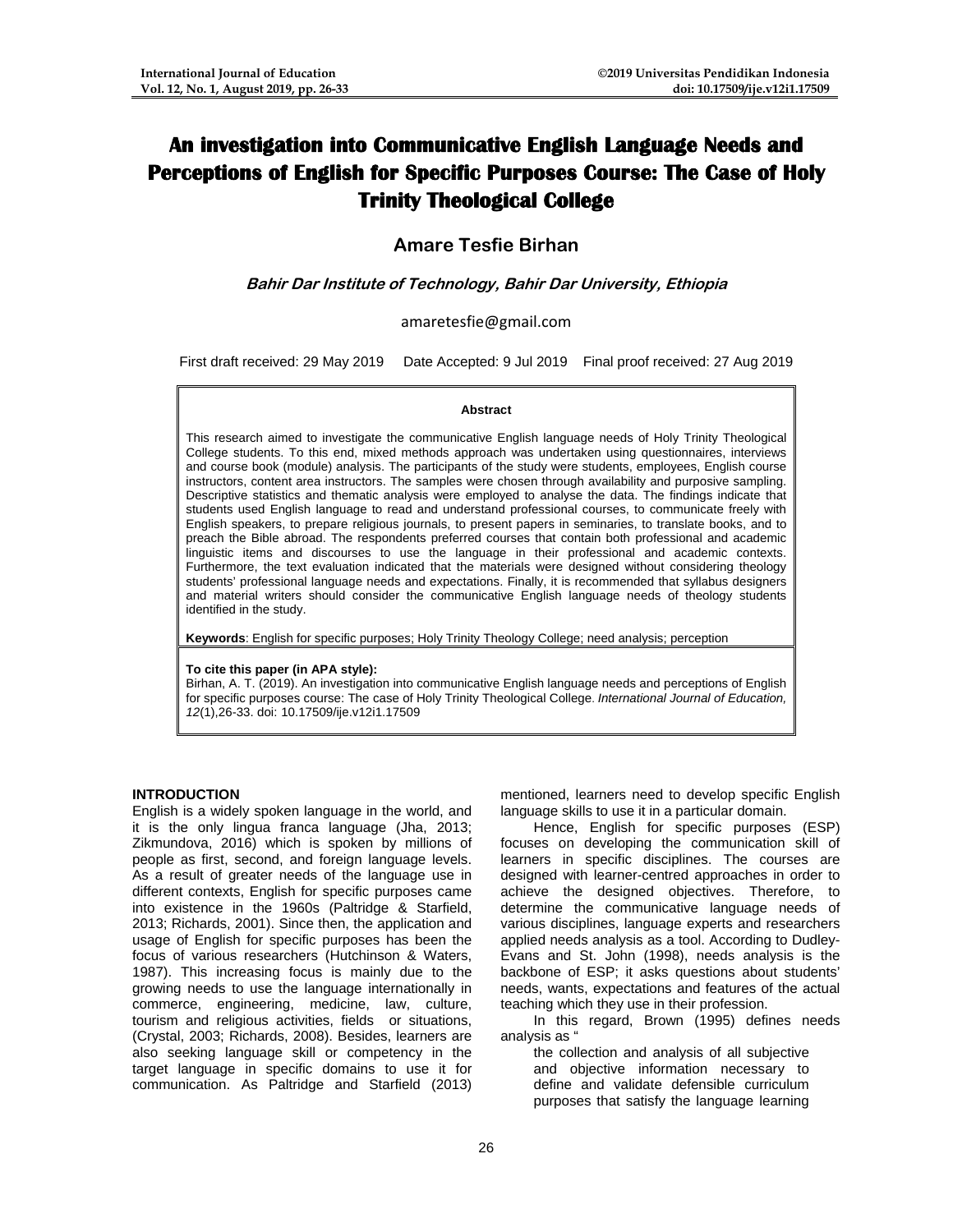requirements of students within the context of particular institutions that influence the learning and teaching situations. (p. 36)

Designing a course that meets the specific needs of learners helps to enhance learners' conceptions, motivation, and engagement to learn a language, and will later help learners to function effectively and efficiently in their professional life.

To design English for specific purposes courses, various procedures should be considered. The first procedure is needs analysis; it is an umbrella concept which encompasses subjective, objective, target and present situation analysis. The objective needs analysis includes analysing learners' level of language proficiency, their perceived language difficulties and their demand of language in the real communicative context (Nunan, 1988; Brindley, 1989). Whereas, the subjective needs analysis includes the affective needs, expectations, preferred learning styles, previous learning experiences, self-esteem and reasons for attending the course (Nunan, 1988; Mehrdad, 2011; Brindley, 1989).

Similarly, it is also important to consider the target situation and the present situation needs of the learners. The present situation analysis refers to analysing learners' current language skills and language use; this should be done at the beginning of the course. This analysis helps to understand what learners already know and to suggest what they should learn. Likewise, the target situation needs analysis refers to getting information about the reason why students need to learn the language (Robinson, 1991; Nunan, 1988; Dudley Evans & St. John, 1998). Therefore, it is important to include all these four issues while analysing the language needs of the learners.

Furthermore, the material that is designed to be implemented in ESP courses should be assessed based on whether or not it addresses the communicative needs of the learners. If the material does not address the communicative needs of the learners, linguistic items, skills or any other missed issues can be incorporated, and these could be achieved with clear and objective assessment criteria.

In Ethiopia, teaching English has a long history, and it has become an instructional language in primary to higher education. Moreover, it is used by media,<br>entertainment, and governmental and nonand governmental and nongovernmental agencies as a second official language. Consequently, the ministry of education directs all students who enrol in college and university to take courses such as communicative English, basic writing skills, technical report writing skills, and English for lawyers (only by law students) for the purpose of improving learners' communicative skills in using the language in their profession.

Holy Trinity Theological College is one of the university colleges in the Ethiopia Orthodox Church which accepts students and teaches religious and secular courses, and students who enrol in the college take mainly college English I and II and sophomore

English with the purposes of using English for communication purposes. However, these courses do not include many linguistic items, expressions and genres which appear in students' profession. It was assumed that learning those courses was not enough to understand and practice the many literary terms and expressions that appear in students' profession and academic context in particular and in the church services in general.

Early studies on ESP such as those by Abraham (1993), Mekasha (1994), Habtamu (2008), and Tufaro (2009), in Ethiopia as well as by international researchers (Chovancova, 2014; Moslehifar & Ibrahim, 2012; Nakamura, 2014; Zafarghandi, Sabet, & Delijani, 2017) explored the necessities of teaching English for specific purposes courses to satisfy the communicative needs of the learners. However, to the researcher's best knowledge there has been no research specifically addressing the communicative English language needs of Holy Trinity theology college occupational and professional English language communicative needs.

Therefore, this research was conducted in the light of research works which focused on communicative English language needs of those college students. This research hypothesised that Holy Trinity Theology students learn English language by taking courses which do not satisfy their occupational communicative language needs, and various authentic and specialized linguistic items do not appear in the courses which they take. Hence, the general objective of this research was to explore the communicative English language needs of Holy Trinity Theology University College students and their preference language courses. It also endeavoured to explore learners', instructors', and employees' perceptions towards ESP courses. Based on the above general objectives, the following research questions were formulated.

1. What are the communicative language needs of the students in a theological college in Ethiopia?

2. How do students and instructors in the theological college perceive English for professional purposes?

3. To what extent do the courses being offered address theology students' communicative language needs?

## **METHOD**

## **Research Design**

The researcher gathered the qualitative and quantitative data simultaneously or sequentially in order to answer the proposed research questions. Hence, the research was designed through an embedded mixed methods design. Particularly, the qualitative data were gathered by interview and course book (module) analysis and the quantitative data were gathered through questionnaire.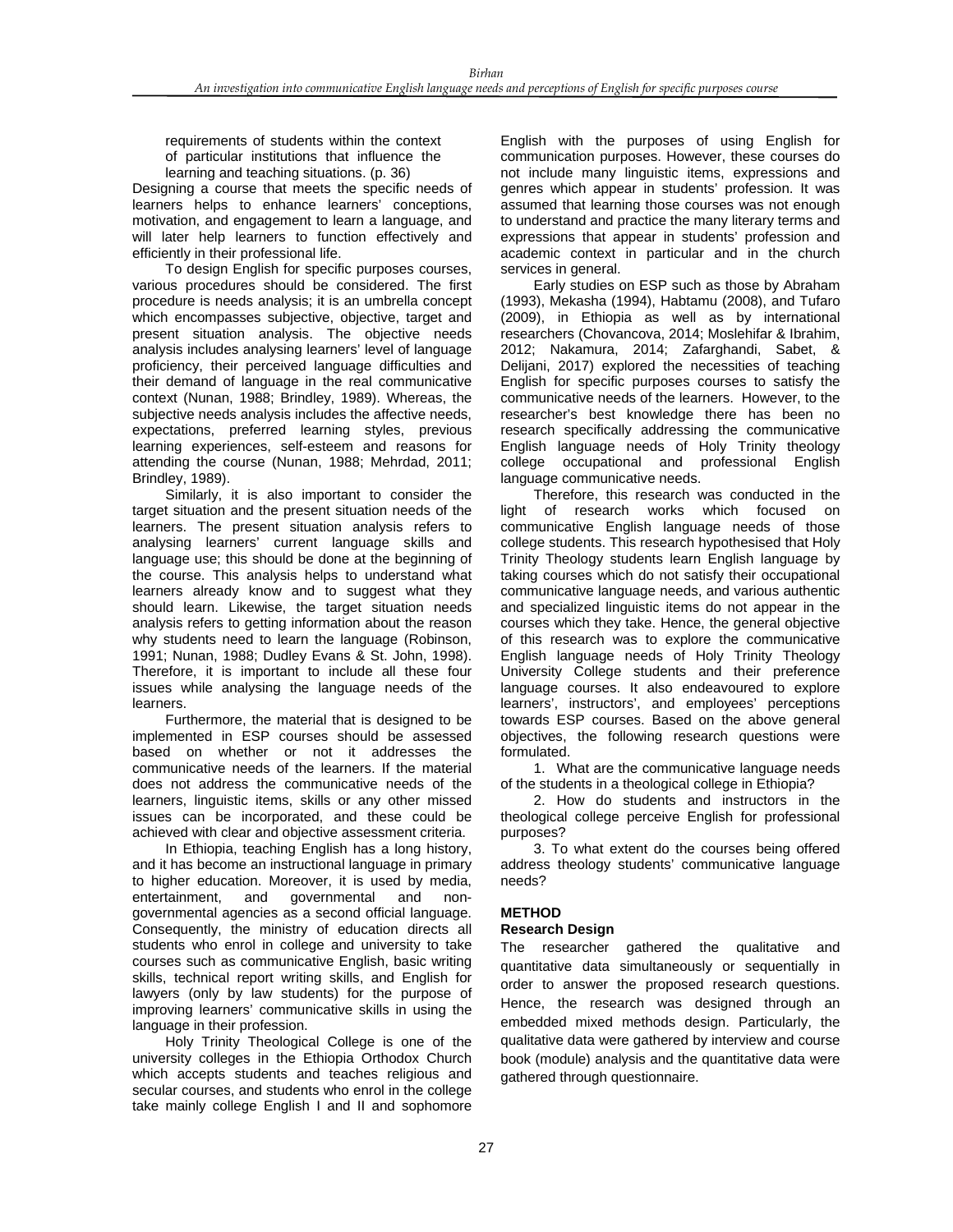#### **Participants and Sampling Procedures**

The research aimed to explore communicative English language needs of students and their perceptions for specific purposes course. Hence, the research was conducted at Holy Trinity University College of the Ethiopian Orthodox church in Addis Ababa, Ethiopia. In accordance of the nature of the research, students, employees, English courses instructors, and content area (theology) courses instructors who were teaching courses through English language participated in the study. Moreover, three teaching materials were also analysed. To choose the sample, purposive and<br>availability sampling procedures were used. availability sampling procedures were Specifically, two English language instructors and two content area instructors were selected through purposive sampling technique, and 10 employees and 80 students were selected through availability sampling procedures.

Out of the 70 theology students who filled in and returned the questionnaire, 48 of them were between 20 and 30 years old. 17 students were between 31 and 40 years old, 3 respondents were between 41 and 50 years old, and the other 2 respondents were over 51 years old. They also had different educational levels. 48.6% of the respondents finished grade 10, 25.7% of respondents completed grade 12, 20% of respondents graduated with a diploma and the other 5.7% of respondents had a degree. In addition, 10 employees and 2 content area instructors participated in the study.

#### **Procedures and Instruments**

To gather the data, the researcher followed two procedures: determining the samples and gathering data. Though, it was difficult to get actual number of students who enrolled in the college in different programs, the researcher decided to take 80 students through availability sampling. In the study, first year students were excluded because they took only one course while the data were gathered. It may be difficult for them to give comments on the courses they did not take. Accordingly, after the samples were selected, training was given to the students who participated in data gathering. Then, the questionnaire items were translated into the official language of Ethiopia, Amharic, and administered to the samples. 98% of the respondents properly filled in and returned the questionnaire. In addition, semi- structured interview was conducted with the instructors parallel with the questionnaire data.

To ensure its validity, the researchers adopted questionnaire items from previous researchers (Abraham, 1993; Hailemariam, 1993; Abebe, 1997;

Habtamu, 2008; Aman, 2011; Hutchinson & Waters, 1987). Secondly, the items were commented and revised by students who pursue a PhD program in English language and literature.

Questionnaires, as the main instrument prepared for both students and employees, were designed using Likert scales of 5-1(5, always 4, usually, 3, sometimes, 2 rarely and 1, never) and 1-3 most preferred, second preferred, and least preferred, respectively. The major themes of the questionnaires were when they use English language in their occupation, how much it satisfies their communication needs, how frequent they use English for professional communication, and what kind of courses they prefer.

The other instrument was a semi-structured interview. This was used in order to assess the general attitudes and practices of the instructors on students' language ability and English courses. Semistructured interview items were prepared for both English instructors and theology or content area instructors with the aim of supplementary data asked in student and employee questionnaires. It covered students' need, expected objectives of learning the language, and an evaluation of whether or not the courses were related to students professional study. The items were adapted from Hutchinson and Waters (1987).

Lastly, the researcher conducted a textual analysis. This tool was used to triangulate the data which were gathered through questionnaires and interviews. The analysis was administered to check whether or not the course being offered to theology students would satisfy the academic and professional communicative language needs of theology students. The researcher evaluated college English I and II, and sophomore English course books. The researcher prepared checklists adapted from Hutchison and Waters, (1987), Cunningsworth (1984). Among the items in the checklist, some of them are: whether or not the material carefully considers the learners' needs, meets the objectives, is appropriate to the learners' needs, includes specialist linguistics items that are related to the subject area; and whether or not the learners are equipped with skills and strategies that will allow them to operate effectively in English in professional situation, there is a balance between subject specific language items and operational skills and strategies in language use, and the extent to which the learning activities mirror real life situations.

Finally, the collected data were tallied and analysed quantitatively and qualitatively. The quantitative data were computed using SPSS to obtain the mean, frequency, and percentage of each item.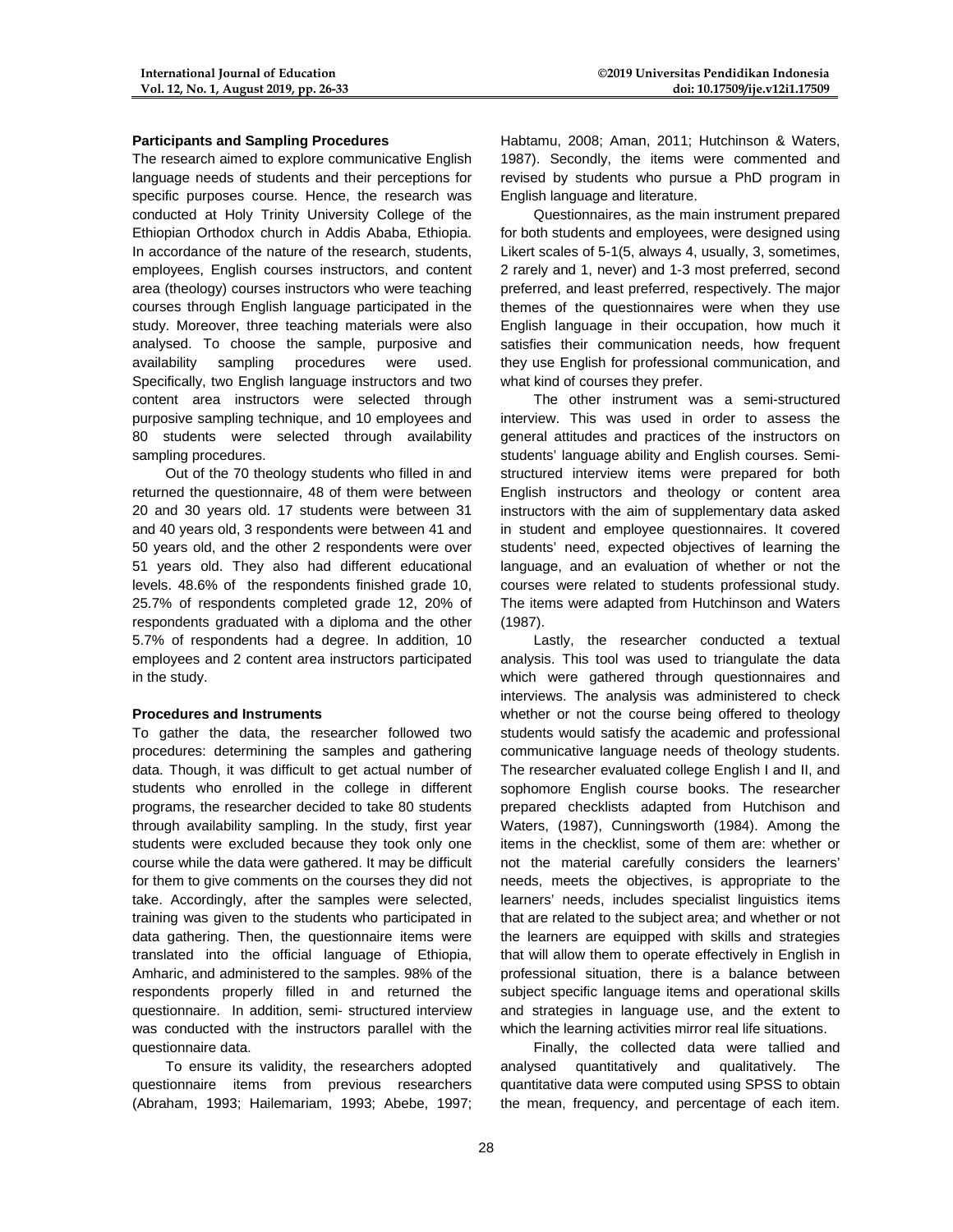These quantitative data were put in tables and descriptive analysis. On the other hand, the qualitative data from students' questionnaire, the instructors' interview, and text book analysis were analysed qualitatively.

**Table 1 Students communicative needs in their profession**

#### **RESULTS AND DISCUSSION**

To compute learners' and employees' communicative language needs and the extent of their language use in their occupation, descriptive statistics was run. Accordingly, both employees' and students' responses are summarized in Table 1. Both employees and students were asked to rate the extent to which they used English for communicative purpose in their profession.

| <b>Situations</b>                  |                               |           | <b>Always</b>                      |      | <b>Usually</b> |      | <b>Sometimes</b> |      | Rarely         |     | Never          |          |
|------------------------------------|-------------------------------|-----------|------------------------------------|------|----------------|------|------------------|------|----------------|-----|----------------|----------|
|                                    |                               |           | F                                  | P    | F              | D    | F                | p    | F              | D   | F              | <b>D</b> |
| In preaching                       |                               | EM        |                                    |      |                |      |                  |      |                | 10  | 9              | 90       |
|                                    |                               | <b>ST</b> | $\overline{\phantom{0}}$           | -    |                | -    |                  | 1.4  | 7              | 10  | 62             | 88.6     |
|                                    | In Counselling                | EM        |                                    |      |                |      | 4                | 40   | 4              | 40  | $\overline{2}$ | 20       |
|                                    |                               | <b>ST</b> |                                    | 1.4  | 3              | 4.3  | 3                | 4.3  | 5              | 7.1 | 58             | 82.9     |
| In reading religious books         |                               | EM        | 4                                  | 40   | 4              | 40   |                  | 10   |                | 10  |                |          |
|                                    |                               | <b>ST</b> | 18                                 | 25.7 | 37             | 52.9 | 9                | 12.9 | 3              | 4.3 | 3              | 4.3      |
| In Mass                            |                               | EM        |                                    |      |                |      |                  |      |                |     | 10             | 100      |
|                                    |                               | <b>ST</b> | $\overline{2}$                     | 2.9  | 4              | 5.9  |                  |      |                |     | 64             | 91.4     |
| In presenting papers and work shop |                               | EM        | 6                                  | 60   | 2              | 20   |                  | 10   |                |     |                | 10       |
|                                    |                               | <b>ST</b> | 8                                  | 11.4 | 29             | 41.4 | 21               | 30   | $\overline{2}$ | 2.9 | 10             | 14.3     |
| Notes:                             | f= frequency<br>$P =$ percent |           | $ST = students$<br>$EM =$ employee |      |                |      |                  |      |                |     |                |          |

As indicated in the Table 1, 90% and 88.6% of employees and students, respectively, reported that they did not use English language for preaching purposes. Similarly, 40% of employees and 58% of students stated that the English courses that they took never prepared them for counselling purposes. In Ethiopian Orthodox Church, priests and preachers have great responsibility to give moral, religious and psychological counselling services. However, the courses they took pose a challenge to give international counselling service. In order to read international and national religious books, both Students (52.9% usually, 25% always) and employees (40 % always, 40% usually) stated that they frequently used the language. Likewise, 60% of employees and 41.4 % of students stated that they used the language to give presentation in the workshop. On the contrary, 100% and 91.4% of employees and students, respectively, stated that the courses they took did not equip them to use the language to give mass service. Hence, they perceived it difficult to use the language during church mass.

In addition to the above data, both content area and English language instructors stated that English language is very important for theologians though tasks, activities and exercises, were different from theological or professional languages. They mentioned

all languages skills are very important for theology students. Specifically, students used speaking, writing and reading skills in regular frequency. The instructors agreed the skills are very important to preach, read and understand the Bible and ministry, and to give religious presentations. Moreover, they stated that professional language was very essential to understand different academic and for theological materials, to prepare for a theological conference, theological literature, to write a lot of religious argumentative text, preach the Bible abroad and to listen and understand international religious ceremonies.

#### **Employees and Students' Perceptions towards ESP course**

Students were also asked to indicate preferences for topic areas of English for which their studies should be focused. As shown in Table 2, a majority (80%) of students indicated that their first preference was a balance between topics from general and professional English. They perceived a balance between general and professional English very important for them in order to use in their academic and occupational situations. They also ranked professional English second and general English third as preferred topics of interest.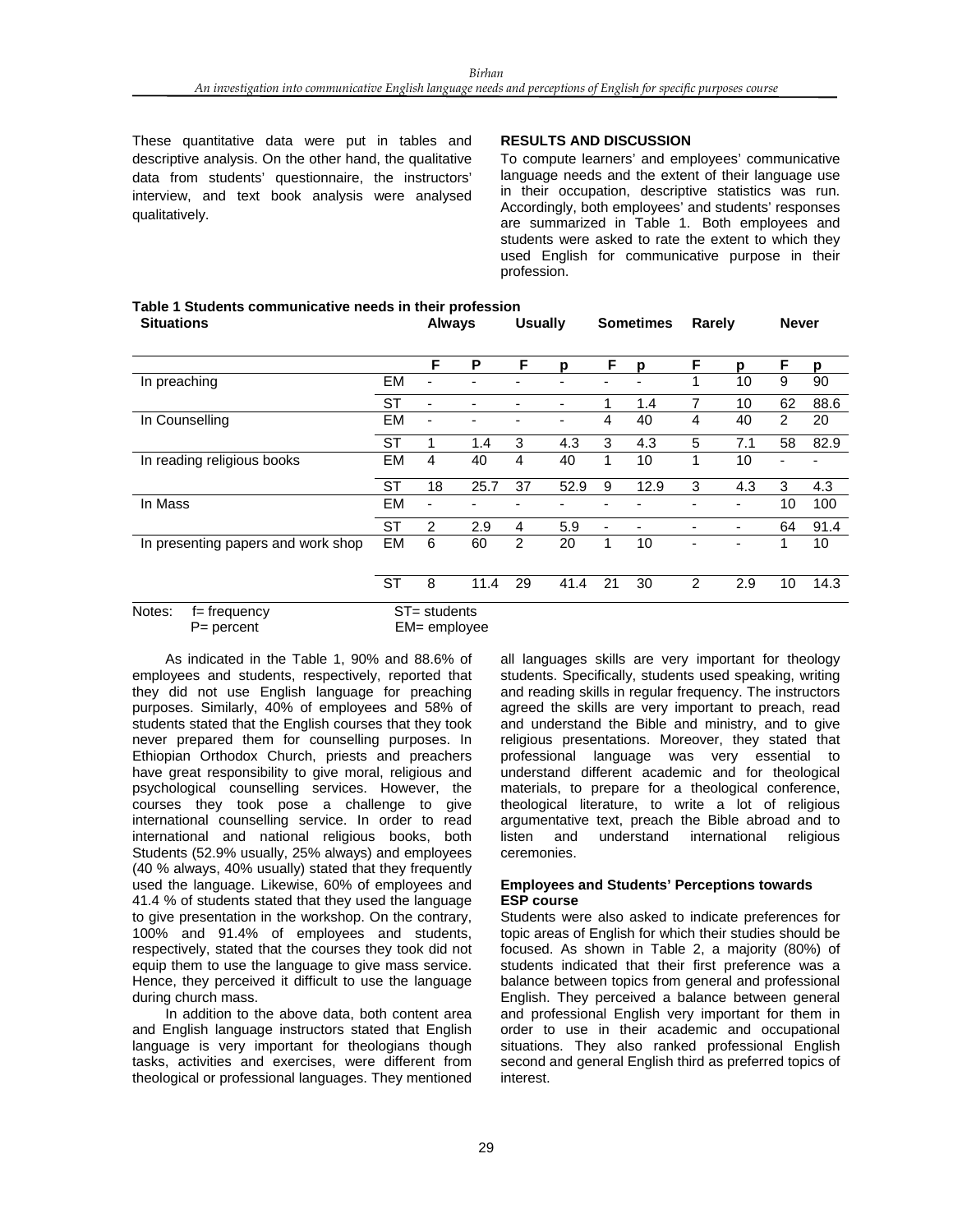|                                                                 |    | Most<br>preferred |              | Second preferred |      | Least preferred |      |  |
|-----------------------------------------------------------------|----|-------------------|--------------|------------------|------|-----------------|------|--|
|                                                                 |    |                   |              |                  | D    |                 | P    |  |
|                                                                 |    |                   | P            |                  |      |                 |      |  |
| <b>General English</b>                                          | SТ | 18                | 25.7         | 12               | 17.1 | 40              | 57.1 |  |
| <b>Professional English</b>                                     | ST | 23                | 32.9         | 45               | 64.3 |                 | 2.9  |  |
| Balance between general<br>English and professional<br>English. | SТ | 65                | 92.9         |                  | 5.7  |                 | 1.4  |  |
| Notes: $F=$ frequency<br>$P = percentage$                       |    |                   | ST= Students |                  |      |                 |      |  |

#### **Table 2 Students' perceptions of ESP course**

The above data indicated both students' and instructors' language needs were to have English language competency that enabled them to be competent language users in their professional and academic communicative situations. During the interview, content area and English language instructors recommended that the contents of the English courses should be related to theology courses; they added that the courses must include some theological terms and expressions to fit with major courses. They perceived that all language skills should be emphasized to fit with theological terms and expressions and enable them to use in their occupation; the students would write professional journals, theological books, prepare for theological conferences and preach the Bible abroad. Therefore, they stated that the courses must be designed to enhance students' language problems and enable them use the language skills for different professional activities.

#### **Learners Communicative Needs vs the Module**

In the college, the students took College English I and II and sophomore English courses. Thus, an attempt was made to examine those course books. The course books were evaluated by using the checklists which were developed by Cunningsworth (1984) and Hutchinson and Waters (1987). These checklists were employed to examine whether or not the materials adequately satisfy the English language needs of theology students.

The first item was whether or not the courses carefully analysed students' needs. The course helps students improve writing paragraphs, letters, essays, CVs and reading skills which they used in their academic contexts. Moreover, the contents of the courses included both receptive and productive skills in addition to grammar and vocabulary. In each language skill, different items were explained. Likewise, the contents of sophomore English were good for students' academic communicative language need. They slightly help what students want to work with writing. However, the researcher found that both college English and sophomore English contents did not include theological terms and expressions, and there were no core specialist genres related to theology. The courses were designed without analysing theology students professional

communicative language needs.

The other item assessed was the teaching material objectives and distribution of language skills. Both college English course books have seven different units and each unit has its own objectives. The course books include listening, speaking, writing, reading, grammar and vocabulary. Those language skills are important in students' academic studies, and they were designed to help students explore many concepts independently, to think, explore and share their views freely and manage academic demands effectively. On the other hand, sophomore English was designed to enable them to compose comprehensive sentences and paragraph, and to edit written texts. But the mentioned objectives were general objectives. Those objectives did not include all objectives that theology students wanted to achieve at the end of the English courses in their profession.

Furthermore, the flexibility of the material was assessed, and it was found that the courses were not fully and sufficiently flexible. Some units were difficult if students missed the class. For example, sophomore English module was organized as word, phrase, sentences, paragraph, and essay. If students did not understand the first section of the course, they would not understand the other section. In relation to allowing modular structure, there are two approaches. Some units of the courses allow modular structure, and other units do not. In addition, students who did not learn section one of the units could not easily learn and understand the other sections and units of the courses. Generally, the materials were designed through a mix of sequential and non-sequential ways.

In addition, the material did not have clear and essential explanations, examples, tasks, pictures and other illustrations which are appropriate for individual study. As a result, it seemed difficult for individual independent learning; they require teachers' follow-up, explanations and guidance.

The last point was the learning activities had outcomes or products that would help learners to evaluate their performance. The researcher found that in the beginning of the units the general objectives of the materials were specified. In addition, within each unit there were various tasks and exercise which could be used as self-assessment mechanism. Those tasks and exercises helped them to evaluate their performances. Accordingly, the textbooks do not seem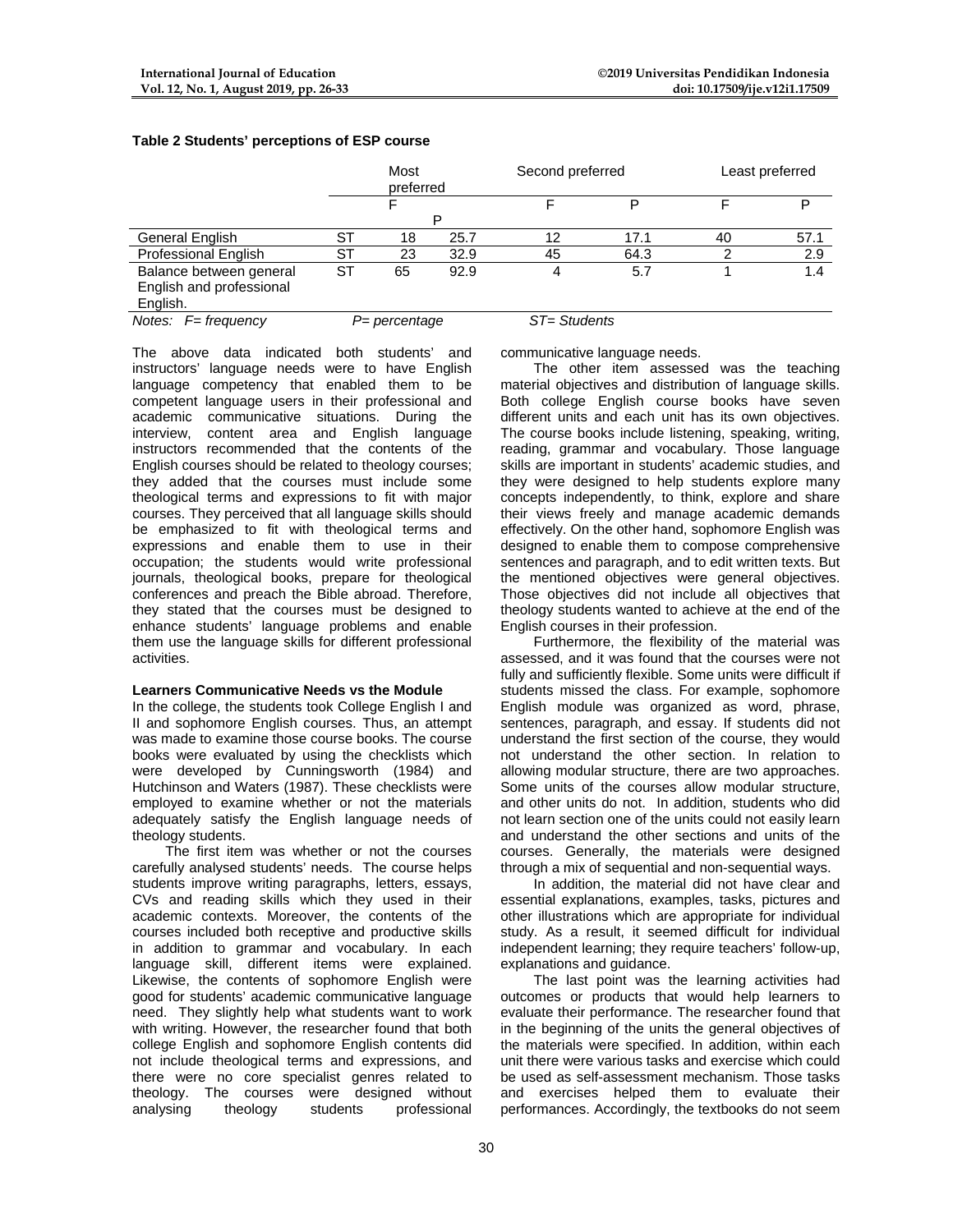to respond to the professional communicative needs of theology students, and they did not employ languages and expressions linked a particular profession or discipline. Though researchers such as Richards (2001) argue that students are studying English in order to carry out a particular role in their occupation, the material does not sufficient to satisfy their communicative needs.

The courses were designed to promote students' language knowledge in various aspects. These may help students in some aspects, but they did not satisfy many of the elements an ESP material should treat. Furthermore, those courses could not prepare them for their occupation and make them familiar with professional linguistic expressions, lexes and genres. The ESP materials help to use language effectively for their purpose, and the courses must base their considerations on what students want to learn (Cunningsworth, 1984). This argument is resonated in the Bible, such as in Psalm 150, that says:

*Praise God in his sanctuary Praise him with the sound of trumpet Praise him with psaltery Praise him with tumbrel with stringed instrument and organs Praise him upon the loud cymbals Praise him up on the high sounding cymbal*

The instructors also recommended courses which were given to them were not enough to use the language in different church activities except the students had other experiences and words and expressions specifically which appear in mass and preaching are not familiar words, and it is not easy to use those words and expressions in English. They added that if the courses were revised and included theological linguistic items and expressions, students would become more interested than at the present time.

Generally, the courses were not deemed to appropriately prepare students to participate in different occupational situations. Thus, the material must be revised and related to theology students' needs. Vocabulary, reading, writing and grammatical contents of the modules (course books) must fit with theological language, and the reading texts should be taken from religious texts, and every other aspect of the language must fit theology.

#### **Discussion**

Having good communication skills is one of the fundamental aspects in language learning (Moslehifar & Ibrahim, 2012; Chatsungnoen, 2015). Thus, to achieve good communication with the target language, students need to learn courses which satisfy their needs and communication gaps. Accordingly, this research has great implication for learners, instructors, curriculum designers and language policy makers.

The research indicated theology students preferred to learn courses which they need to use in both general and specific purposes. The students need to use the language for their professions. These findings were in correspondence with those of Chovancova (2014), Moslehifar and Ibrahim (2012), Nakamura (2014), and Zafarghandi, Sabet and Delijani (2017). who mentioned that learners need to learn English language contents and skills that can satisfy their communicative needs.

The present research also revealed that students' communicative needs and courses were unrelated. Students rarely used the language for their occupation purposes because of inadequacy of the teaching material to corpuses which can be utilized in their communication. This finding entails that instructors who teach at Holy Trinity University College need to consider the communicative needs of their students, and they may have to incorporate authentic linguistics items and corpuses while they teach the courses. They may also have to identify the students' communication gaps and diagnose students' language competency. Chovancova (2014) recommended:

The aim of ESP course is to provide<br>targeted language instruction that language instruction that addresses the students' real communicative needs in students' professional situations. The teachers have responsibilities to support students to become functional members of their professional communities by achieving their linguistics needs. (p. 56)

Moreover, the research implies that syllabus designers may have to design courses which are appropriate to theology students' language needs.

It was also found that most students came from the Ethiopian Orthodox church school/abenet temhertbet, and they did not use the English language. Only 10% of students could have conversation at academic level with the instructors and 20% of students were unable to answer basic conversation questions, understand easy texts, and write correct sentences. The students who do not have good language competency may not be interested to engage in language classes and activities. Besides, the learners varied in their educational level and age, and these differences may affect their communicative<br>language needs. Students' second language language needs. acquisition and proficiency are intervened by age, aptitude, intelligence, attitude and motivation (de Bot, Lowie & Verspoor, 2005). As a result, offering the same course for these various groups of students will seem difficult, and the varying communicative needs of the students will not be met. Some students may need a course for basic communication purposes, while the others need a course to help them use English for a variety of professional situations.

## **CONCLUSIONS**

This study was conducted to explore the communicative needs of English language at Holy Trinity theological college. It was found that though students needed to learn courses related to their profession, the course materials which were used in the college did not have professional and academic genres (professional language and expressions) to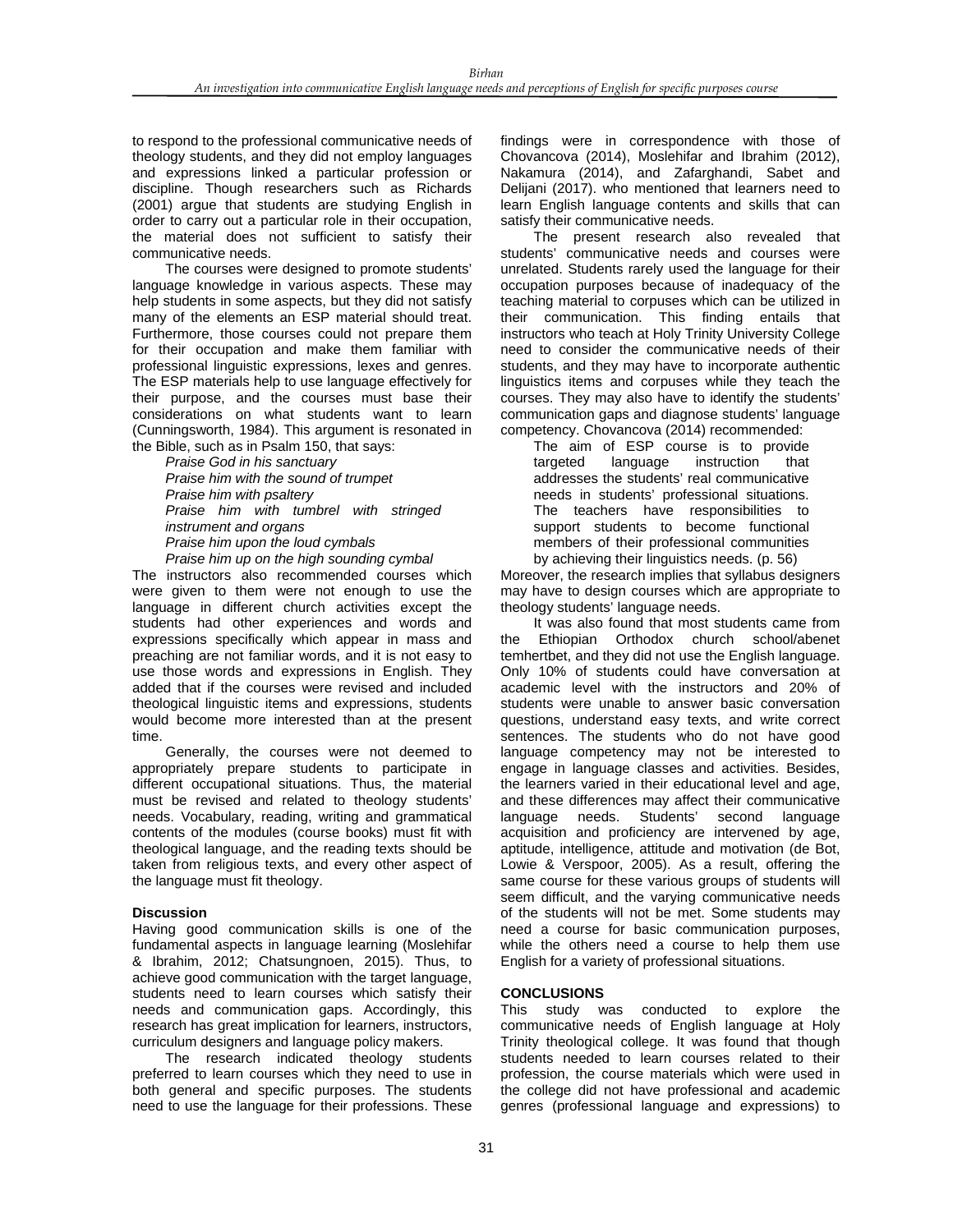help them use the language in different professional settings or situations. As a result, a majority of students faced difficulty to learn English.

Understanding the role and practice of English language in the workplace is one of the concerns of ESP (Marra, 2013). Hence, the teacher should analyse the needs of the learners and design a course or courses that can help prepare them for their future career. It has to be understood that the learners need good communicative competency to perform professional tasks. Likewise, the material should include rhetorical genres, linguistic items, expressions, collocations that are related and commonly used in theology. Basturkmen (2010) stated that the ESP course design includes specific language skills that the students will need. Therefore, it is important to consider the communicative English language needs of the learners. In addition, the instructors should always assess the difficulties of their students and provide assistance and work on students' weakness. In order to minimize students' language competency difference, additional and varying activity seems important. Thus, the college has to design additional to enhance students' communicative skills.

In this study, certain limitations were observed. The study involved only one college, and it did not seek to determine the effect of the courses on learners' communicative skills. Hence, it would be interesting and useful if future research includes other theology colleges. Future research may also use experimental design to examine the effects of ESP courses on learners' communicative skills.

#### **REFERENCES**

- Abebe, M. (1997). *Developing criteria for designing an appropriate English course for technical students.* (Unpublished MA thesis), Addis Ababa University, Ethiopia.
- Abraham, M. (1993). Developing criteria for a course in English for air craft technicians of the Ethiopian aircraft. (Unpublished MA thesis). Addis Ababa University, Ethiopia.
- Aman, T. (2011). An investigation in to the English language needs of hotel and tourism management students: Hawassa University in Focus (Unpublished MA thesis). Addis Ababa University, Ethiopia.
- Basturkmen, H. (2010). *Developing courses in English for Specific Purposes*. London: Palgrave MacMillan.
- Brindley, G. (1989). The role of needs analysis in adult ESL programme design. In R. K. Johnson (ed.), *The second language curriculum* (63-78). Cambridge: Cambridge University Press.<br>Brown, J. (1995). The elements of la
- The elements of language curriculum: A systematic approach to program development. Boston: Heinle and Heninle Publishers.
- Chatsungnoen, P. (2015). Needs analysis for an English for specific purposes (ESP) course for

Thai undergraduates in a food science and technology programme (Unpublished PhD Thesis). Massey University, Palmerston North.

- Chovancova', B. (2014). Needs analysis and ESP course design: Self-perception of language needs among pre-service students. *Studies in Logic, Grammar and Rhetoric, 38*(51), 43-57.
- Crystal, D. (2003). *English as a global language*. Cambridge: Cambridge University Press.
- Cunningsworth, A. (1984). Evaluating and selecting EFL teaching materials. London: Heinemann Education.
- de Bot, K., Lowie, W., & Verspoor, M. (2005). *Second language acquisition: An advanced resource book*. New York: Routledge.
- Dudley-Evans, T., & St. John, J. (1998). *Development in English for Specific Purpose. A multidisciplinary approach*. Cambridge: Cambridge University Press.
- Jha, S. K. (2013). English in Eastern Ethiopia is learnt: Not Mastered. *English Language Teaching, 6*(4), 42-55.
- Habtamu, D. (2008). *English language needs analysis of fine arts students at Mekele College of Teacher Education* (Unpublished MA thesis). Addis Ababa University, Ethiopia.
- Hailemariam, K. (1993). *Establishing criteria for designing an appropriate English Course for the Yared Music School*, (Unpublished MA thesis), Addis Ababa University, Ethiopia.
- Hutchinson, T. & Waters, A. (1987). *English for Specific Purpose: A learner-centred approach*. Cambridge: Cambridge University Press.
- Marra, M. (2013). English in the work place. In B. Paltridge and S. Starfield (ed.), *The handbook of English for specific purposes* (pp. 175-192). New Jersey: John Wiley & Sons, Inc.
- Mehrdad, A. G. (2012). A subjective needs assessment of EGP students. *Procedia-Social and Behavioral Science, 31,* 546-554
- Mekasha, T.(1994). *A study of the syllabus of unity private language schools in relation to the needs of the learners.* (Unpublished MA thesis), Addis Ababa University, Ethiopia.
- Moslehifar, M. A., & Ibrahim, N. A. (2012). English language oral communication needs at the workplace: Feedback from human resource development (HRD) trainees. *Procedia-Social and Behavioural Sciences, 66*,, 529-536.
- Nakamura, J. (2014). Work place English language needs of Japanese Business undergraduates. *OnCUE Journal, 7*(3), 151-167.
- Nunan, D. (1988). *The learner–centred curriculum*. Cambridge: Cambridge University Press.
- Paltridge, B., & Starfield, S. (2013). *The handbook of English for Specific Purposes*. New Jersey: John Wiley & Sons, Inc.
- Richards, J. (2001). *Curriculum development in language teaching*. Cambridge: Cambridge University Press.
- Richards, J. (2008). *Teaching speaking and listening:*